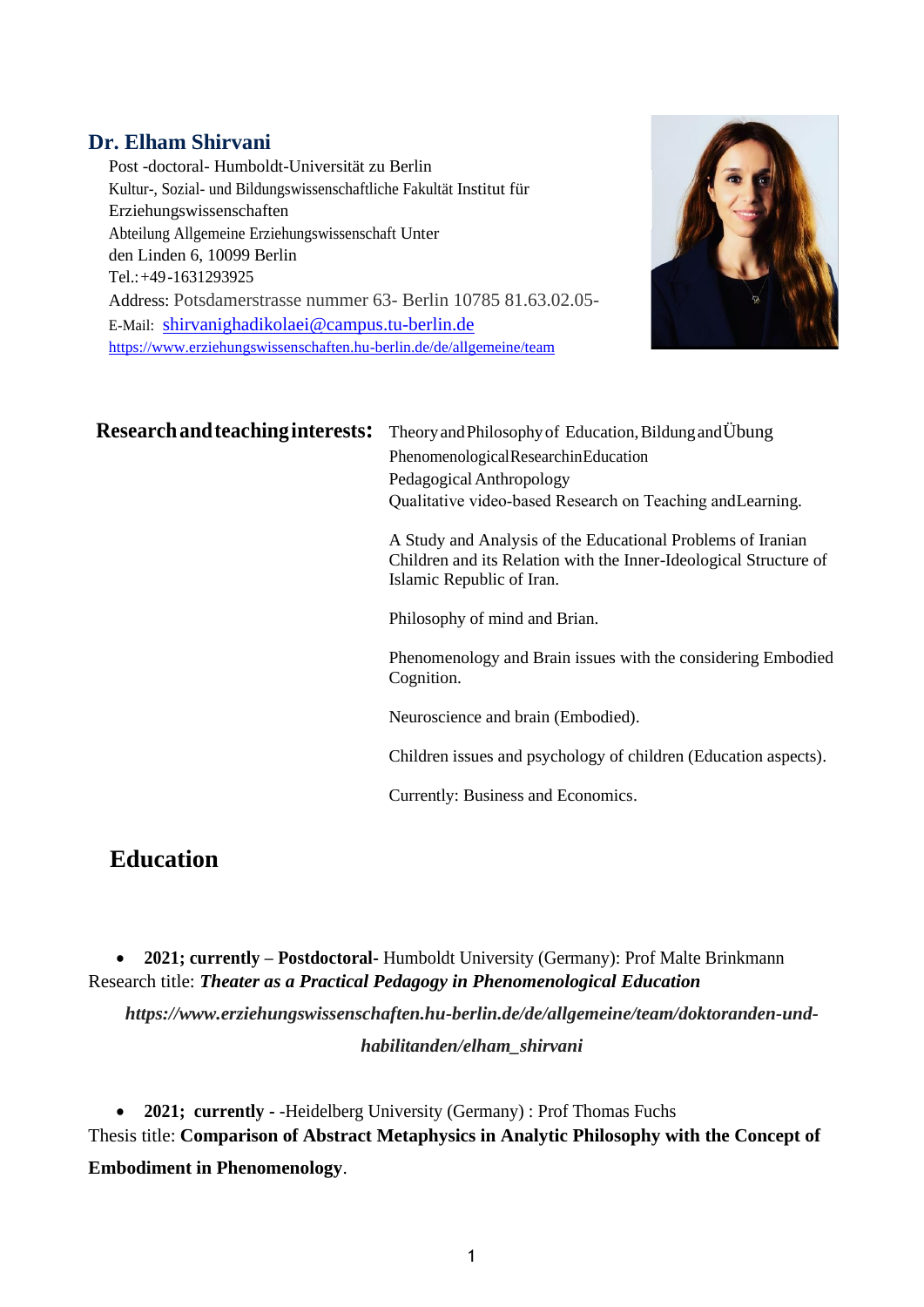• **2017 - 2020** - Technical University of Berlin

PhD- Thesis title: Embodied Cognition and its implications for the educational system, Designing a model asserting Deleuzes viewpoint.

• **2009 – 2011** Allameh Tabataba'i University, Tehran, Iran **Historical Educational Science.** 

Thesis title: Educational philosophy of constructivism and its implications for education of epistemology

• **2012 – 2016** Allameh Tabataba'i University, Tehran, Iran M.Phil. - Education- Philosophy of mind, moral philosophy Minor in Sociology, 2011 Cum

Laude, Attended on academic scholarship .2009-2011 GPA: 19.30/20 (**Summa cum laude)**

• **2004 - 2008** Educational Management, Iran B.A. - Educational Management Minor in Sociology, 2011 Cum Laude, Attended on academic scholarship. 2009-2011 GPA: 17

# **Publications:**

# **Books:**

- **1-** Shirvani, E. (2017). **The impact of modern technologies on training the young mind and behavior by philosopher of mind view point**. Parkas Publisher.
- **2-** Shirvani, E. Imani, M. (2013). **The causes of conflict in families and the procedures for managing and reforming them.** parkas Publisher .
- **3-** Shirvani, E. Imani, M. (2013). **The root cause of the children and youth disorder at home and the way to manage and reform it.** Rezai Publisher, Academic publisher.

## **Journal:**

1- Shirvani,E. (2018). Embodied cognition as a concept of education neuroscience and phenomenology. Philosophy of mind conference in Barcelona,Spanish.

https://waset.org/publications/10008801/embodied-cognition-as-a-concept-of-educationalneuroscience-and-phenomenology

 **2-** Elham Shirvani,M. Sajjadi. (2017). The Challenges of Hyper-textual learning Approach Religious Education.International conference on society and philosophy, Berlin 21 May 2017 .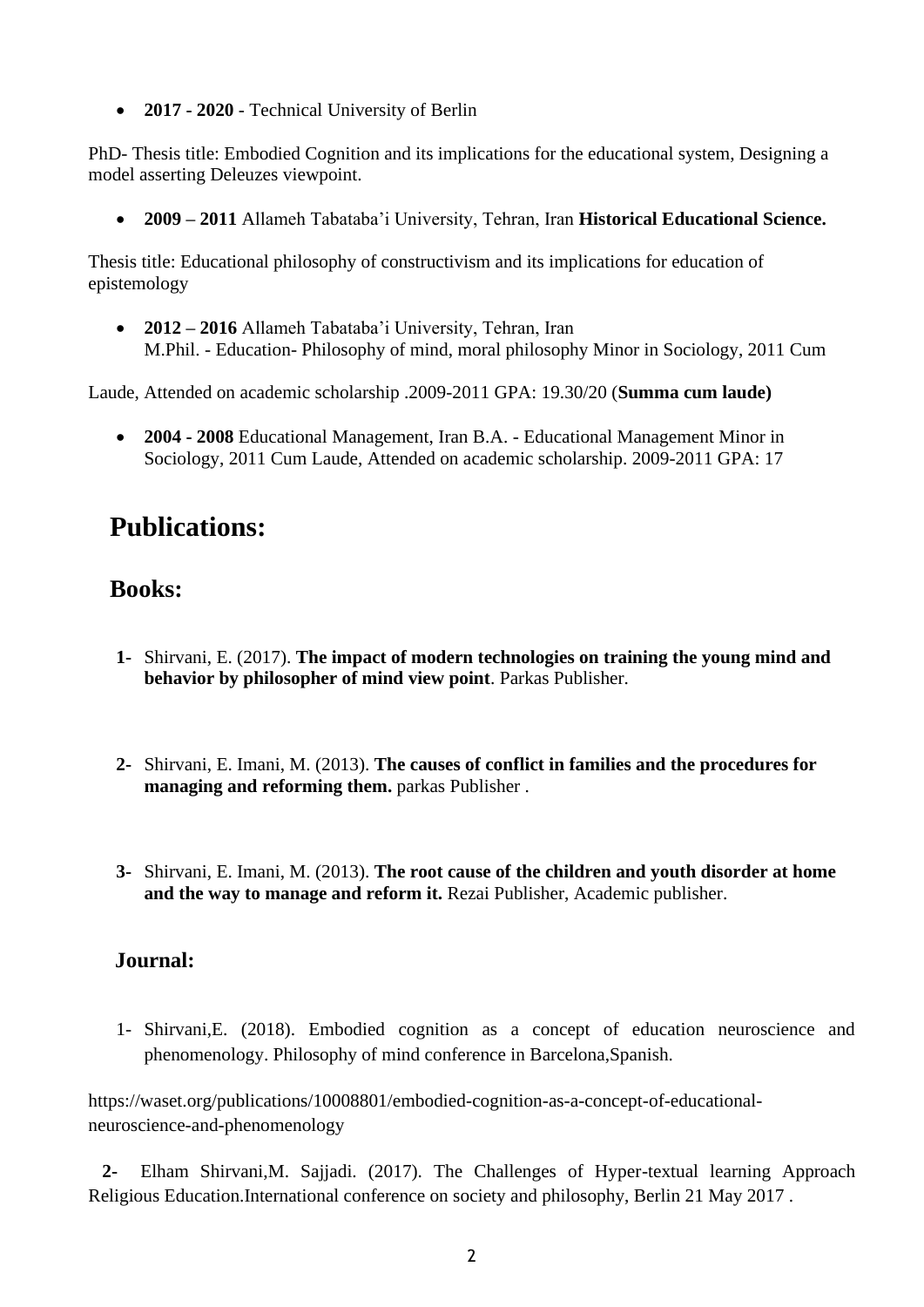http://waset.org/publications/10007447/the-challenges-of-hyper- textual- learning-approach-forreligious-education

 **3.** Shirvani, E. Sajadi, M.(2015), The implication of Feyranend's epistemology approach for educational research method. Educational research and reviews, Journal. <http://academicjournals.org/article/827f3c655317.pdf>

 4. Shirvani, E. 2015), Nomative ethical and the relation with education system and effected on mind. journal of moral and mind in Iran.

5. Shirvani,E. (2015). Ethics and extended cognition. Journal of moral and mind .

 6. Shirvani, E. (2015), the challenge of moral in the education system and role of mind to accept of ethical matters, Journal of moral and mind.

7. Shirvani, E. Imani, M. (2014). Viewpoints of philosophers and psychologists about adolescence and the effects of modern technology on them, Journal philosophy and psychology Saff, 400 No.

8. Shirvani, E. Imani, M. (2014). Viewpoints of philosophers and psychologists about adolescence and the effects of modern technology on them, Journal philosophy and psychology Saff, 399 No.

9. Shirvani, E. Imani, M. (2014). Viewpoints of philosophers and psychologists about adolescence, Journal philosophy and psychology Saff, 398 No.

10. Shirvani, E. Imani, M. (2014). Epistemic Norms without Voluntary Control, Journal philosophy and psychology Saff. 397 No.

11. Shirvani, E. Imani, M. (2014).The problems in adolescence and adulthood from a philosopher's viewpoint, Journal philosophy and psychology Saff. 396 No.

12. Shirvani, E. Imani, M. (2014).Philosophy in the Community, Journal philosophy and psychology Saff. 395 No.

13. Shirvani, E.Imani, M. (2014).Managing the children's relationship at home from psychologists and philosophers' viewpoint, Journal philosophy and psychology Saff.394 No.

14. Shirvani, E. Imani, M. (2014).Varieties of Constructivism in Science and Mathematics Education.Journal philosophy and psychology Saff.393 No. (Iran) 15. Shirvani, E. Imani, M. (2014).Philosophy for children.Journal philosophy and psychology Saff. 392 No.

16. Shirvani, E. Imani, M. (2014).Environmental Ethics, Journal philosophy and psychology Saff. 391 No.

#### **Honors:**

- Honors Achievement as a "The superior lecturer" in AllamehTabataba'i University in philosophy department, Honors. (2015)
- Achievement "Elite researcher "and "superior researcher "in Iran. (2015)
- Achievement the first rank as a "superior researcher "at the Allameh Tabataba'i University. (2015)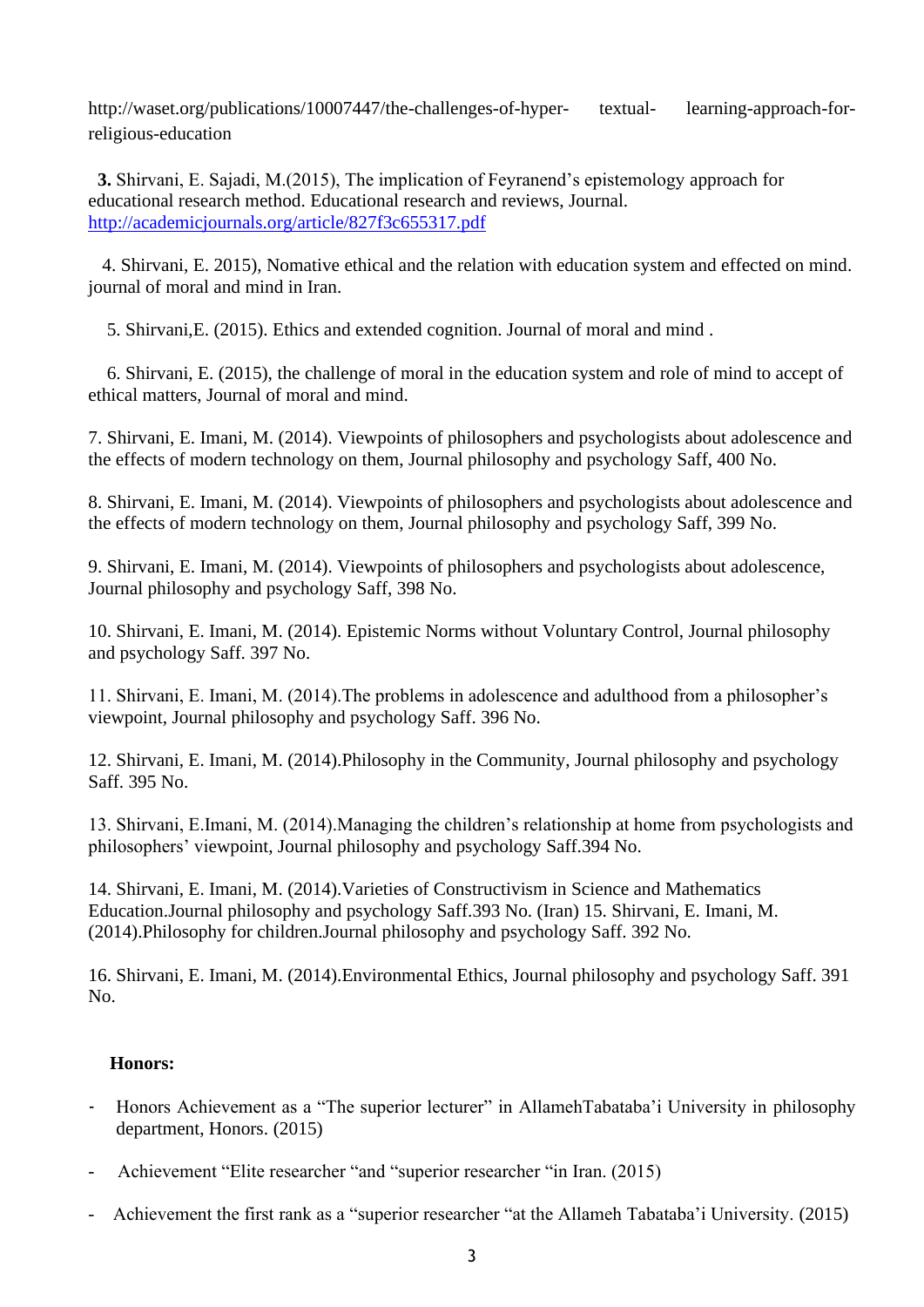- Being elected as one of the three superior researchers in the field of philosophy of science in Sharif University of Technology (this university is considered as one of scholastic strongest universities in the field of philosophy of science in Iran). (2014)
- Achievement the first best rank in master's research with GPA 19.30/20. (Philosophy of science), (2011)

#### **Work Experience**

2021; currently - Berlin School of Business and Innovation, Germany. Berlin School of Business and Innovation, Germany.

- Lecturer **(Study method, Research method, Creative Business management, Creative Business Project, Critical Analysis with English for Academic Purposes, Personal and Professional Development and communication)**
- Associate editor of scientific journal of business and innovation.

2021; currently - Scientific Journal of Business & Innovation, Germany. Berlin School of Business and Innovation, Germany.

- Associate Editors
- Editorial Board

**<https://www.berlinsbi.com/media/3938/bsbi-scientific-journal-volume-i-issue-i.pdf>**

- 2021; currently School; Lesson 1one: Mathematic, English
- Teacher (Mathematics, English, Persian)

<https://www.lesson-one.de/unser-team>

2017-2020- Assistance research Technical University of Berlin. Philosophy and literature department.

- Responsible as a journal.
- 2019- 2020 Teaching online course: International childhood and youth research.
	- Embodied cognition and education.

2019-2020- Counseling as a youth and children in clinic of migration. 2018-2019- The crisis of young people in school and society.

- 2012-2019- Assistance research in the mind and cognition department in Iran.
- 2017-2020- Professor of philosophy of science in Iran.
- 2018-2019- Head of the scientific Journal. Tarbiat Modares University.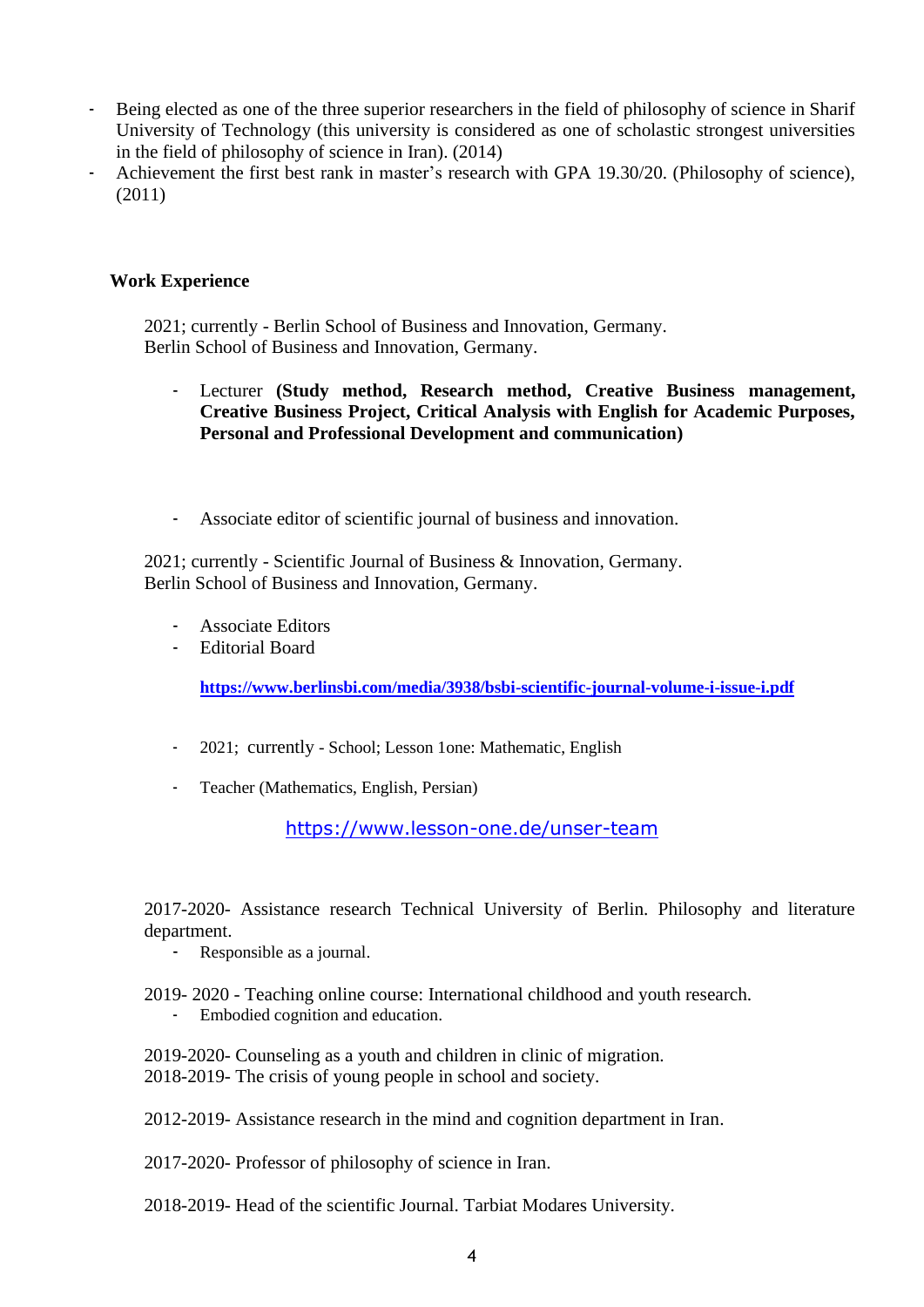2015-2017- Assistance research and teacher Tarbiat Modares University Iran. (Public University).

#### **Dissertation Supervisor:**

2021-Supervisor: Bachelor's degree Economics and Business Administration (BSBI).

Dissertation Title: **Evaluating the impact of TQM on organizational Effectiveness and create a business model.** 

2021-Supervisor: Bachelor's degree Economics and Business Administration (BSBI).

Dissertation Title: **Benefits of Globalization for consumers and business from a western perspective.**

#### **Computer Skills**

Technical Software: SPSS, Microsoft Office

General Software: Excel, Photoshop, Word, Power Point

Operating System: MS-DOS, Microsoft Windows 98/2000/XP/Vista/7/8

Programming: MATLAB

#### **Knowledge &skills**

English

German (B1)

Persian

#### **References:**

#### **1- Prof. Dr. Friedrich Steinle (Technical University Of Berlin)**

- Secretary H 23- Strasse des 17. Juni 135- 10623 Berlin- Room: H 2533 Phone: + 49-30-314-73815, 314-24016 Fax: 314-25962 E-Mail: Friedrich.Steinle [at] TU-Berlin.de